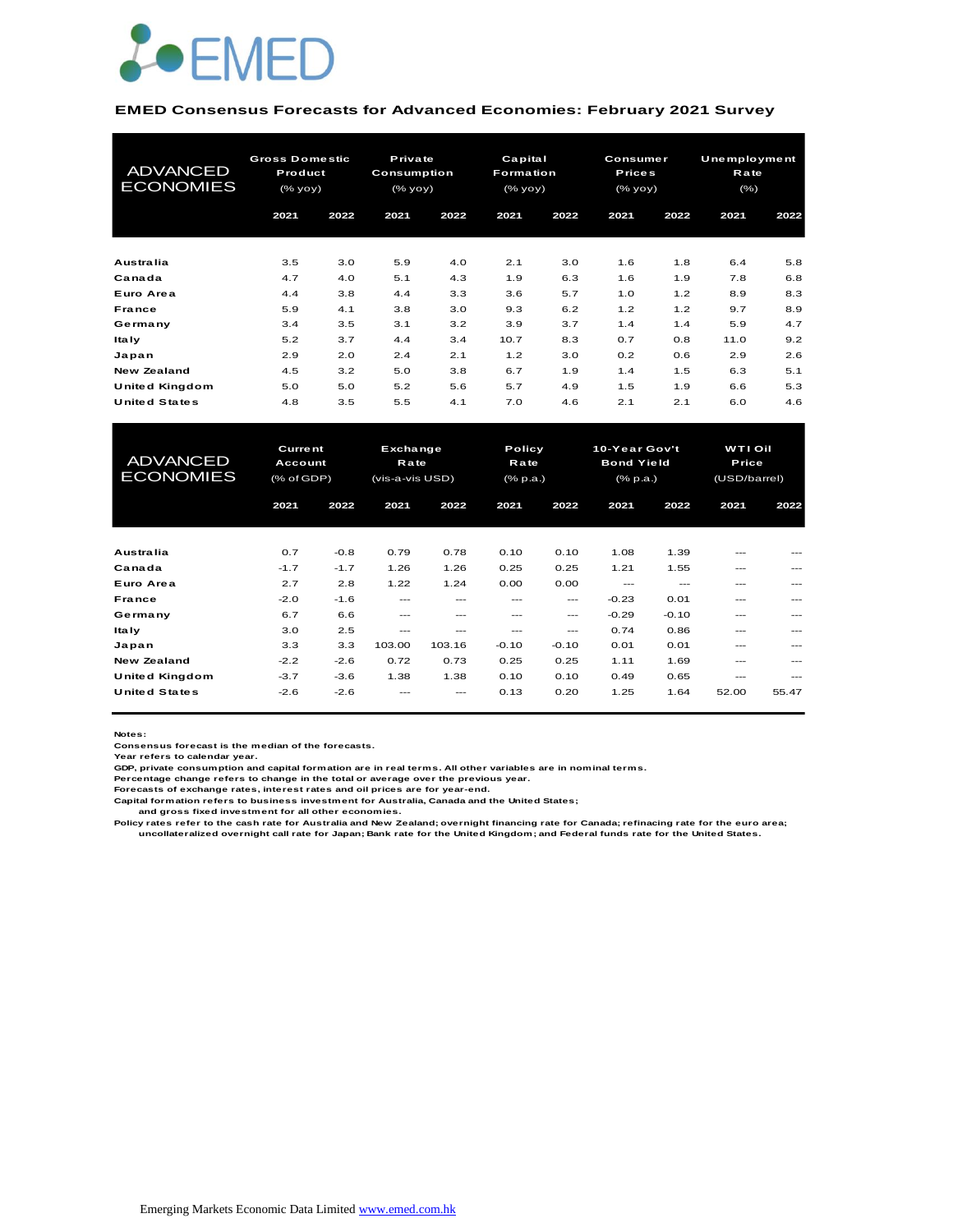

#### **EMED Consensus Forecasts for Emerging Markets: February 2021 Survey**

|                       | <b>Gross Domestic</b> |      | <b>Private</b> |      | <b>Fixed</b> |      | Consumer                                                           |      | <b>Unemployment</b> |      |
|-----------------------|-----------------------|------|----------------|------|--------------|------|--------------------------------------------------------------------|------|---------------------|------|
| <b>EMERGING</b>       | Product               |      | Consumption    |      | Investment   |      | <b>Prices</b>                                                      |      | Rate                |      |
| <b>MARKETS</b>        | $(\%$ yoy)            |      | $(%$ (% yoy)   |      | $(\%$ yoy)   |      | $(% \mathsf{Y}^{\prime }\mathsf{Y}^{\prime }\mathsf{Y}^{\prime })$ |      | $(\% )$             |      |
|                       | 2021                  | 2022 | 2021           | 2022 | 2021         | 2022 | 2021                                                               | 2022 | 2021                | 2022 |
|                       |                       |      |                |      |              |      |                                                                    |      |                     |      |
| Argentina             | 4.4                   | 2.8  | 3.2            | 3.8  | 0.2          | 4.3  | 42.9                                                               | 38.3 | 12.1                | 11.3 |
| <b>Brazil</b>         | 3.5                   | 2.6  | 2.6            | 1.5  | 6.2          | 2.2  | 4.4                                                                | 3.5  | 13.0                | 12.0 |
| Chile                 | 4.8                   | 3.7  | 6.5            | 3.8  | 8.4          | 7.6  | 3.0                                                                | 3.0  | 10.4                | 9.6  |
| China                 | 8.5                   | 5.4  | 8.4            | 7.0  | 6.8          | 4.4  | 1.8                                                                | 2.3  | 4.0                 | 3.8  |
| Colombia              | 5.0                   | 4.0  | 2.5            | 3.9  | 11.3         | 5.2  | 2.3                                                                | 3.0  | 13.3                | 12.6 |
| <b>Czech Republic</b> | 3.2                   | 4.2  | 4.6            | 5.8  | 1.3          | 9.9  | 2.3                                                                | 2.0  | 3.5                 | 3.9  |
| <b>Hong Kong</b>      | 4.4                   | 3.4  | 4.4            | 4.3  | 7.5          | 4.2  | 1.4                                                                | 1.9  | 5.5                 | 4.0  |
| Hungary               | 4.5                   | 4.7  | 1.8            | 4.4  | $-2.2$       | 8.1  | 3.3                                                                | 3.3  | 4.8                 | 4.0  |
| India*                | $-8.4$                | 9.4  | $-9.7$         | 10.9 | $-20.5$      | 13.2 | 6.4                                                                | 4.5  | $---$               | 5.1  |
| Indonesia             | 5.0                   | 5.1  | 5.7            | 5.2  | 4.9          | 5.5  | 2.5                                                                | 3.2  | 6.3                 | 5.6  |
| Malaysia              | 6.5                   | 5.9  | 9.6            | 4.7  | 8.6          | 2.9  | 1.8                                                                | 2.1  | 3.6                 | 3.3  |
| <b>Mexico</b>         | 4.2                   | 2.7  | 3.1            | 3.8  | 6.2          | 3.0  | 3.4                                                                | 3.5  | 5.0                 | 4.5  |
| <b>Philippines</b>    | 7.5                   | 7.1  | 4.1            | 5.5  | 8.9          | 10.3 | 2.9                                                                | 3.1  | 7.1                 | 6.6  |
| Poland                | 3.6                   | 4.4  | 4.7            | 7.7  | 1.1          | 7.6  | 2.5                                                                | 2.8  | 4.8                 | 4.3  |
| Russia                | 2.9                   | 2.6  | 3.8            | 2.3  | 3.8          | 5.0  | 4.0                                                                | 3.9  | 5.2                 | 5.1  |
| Singapore             | 5.0                   | 3.8  | 6.8            | 3.9  | 10.3         | 8.9  | 1.0                                                                | 1.1  | 2.7                 | 2.4  |
| South Korea           | 3.1                   | 2.7  | 2.7            | 2.7  | 2.9          | 3.5  | 1.0                                                                | 1.4  | 3.9                 | 3.8  |
| Taiwan                | 3.6                   | 2.9  | 3.5            | 1.8  | 4.0          | 2.5  | 1.0                                                                | 1.3  | 3.7                 | 3.6  |
| <b>Thailand</b>       | 4.4                   | 4.3  | 1.7            | 2.9  | 4.1          | 3.9  | 1.0                                                                | 1.1  | 1.7                 | 2.0  |
| Turkey                | 4.4                   | 4.1  | 4.1            | 2.5  | 6.7          | 8.3  | 12.0                                                               | 10.2 | 13.4                | 10.9 |

|                       |                          | <b>Money</b>                             |                                                                    | <b>Merchandise</b> | <b>Merchandise</b> |                                     | Current        |        | <b>Exchange</b> |        |
|-----------------------|--------------------------|------------------------------------------|--------------------------------------------------------------------|--------------------|--------------------|-------------------------------------|----------------|--------|-----------------|--------|
| <b>EMERGING</b>       | <b>Supply M2</b>         |                                          | <b>Exports</b>                                                     |                    | <b>Imports</b>     |                                     | <b>Account</b> |        | Rate            |        |
| <b>MARKETS</b>        | (% yoy)                  |                                          | $(% \mathsf{Y}^{\prime }\mathsf{Y}^{\prime }\mathsf{Y}^{\prime })$ |                    | $(\%$ yoy)         |                                     | (% of GDP)     |        | (vis-a-vis USD) |        |
|                       | 2021                     | 2022                                     | 2021                                                               | 2022               | 2021               | 2022                                | 2021           | 2022   | 2021            | 2022   |
|                       |                          |                                          |                                                                    |                    |                    |                                     |                |        |                 |        |
|                       |                          |                                          |                                                                    |                    |                    |                                     |                |        |                 |        |
| Argentina             | 42.0                     | $---$                                    | 3.7                                                                | $\cdots$           | 6.5                | $---$                               | 1.0            | 1.4    | 115.68          | 135.00 |
| <b>Brazil</b>         | 9.0                      | $\qquad \qquad \cdots$                   | 9.8                                                                | 3.6                | 10.0               | 3.8                                 | $-0.5$         | $-0.9$ | 5.20            | 4.96   |
| Chile                 | 9.0                      | $---$                                    | 6.0                                                                | $\frac{1}{2}$      | 10.0               | $\frac{1}{2}$                       | $-0.9$         | $-0.8$ | 734             | 735    |
| China                 | 9.0                      | 8.3                                      | 7.3                                                                | 4.6                | 8.1                | 5.9                                 | 1.1            | 1.0    | 6.42            | 6.41   |
| Colombia              | 6.4                      | $\cdots$                                 | $-1.7$                                                             | $\cdots$           | 0.5                | ---                                 | $-3.6$         | $-3.1$ | 3649            | 3645   |
| <b>Czech Republic</b> | $\hspace{0.05cm} \ldots$ | $\hspace{0.05cm} \ldots \hspace{0.05cm}$ | 19.7                                                               | 14.7               | 20.8               | 15.5                                | 0.3            | 0.8    | 21.0            | 21.6   |
| <b>Hong Kong</b>      | 6.7                      | 5.0                                      | 4.1                                                                | 3.7                | 4.8                | 4.5                                 | 4.0            | 4.9    | 7.77            | 7.77   |
| Hungary               | $---$                    | $\sim$ $\sim$                            | $---$                                                              | $\frac{1}{2}$      | $\sim$ $\sim$      | $\frac{1}{2}$                       | $-0.4$         | $-0.3$ | 286             | 295    |
| India*                | $---$                    | $\hspace{0.05cm} \ldots$                 | $-10.5$                                                            | 9.9                | $-26.3$            | 15.3                                | 0.5            | $-0.8$ | 74              | 73     |
| Indonesia             | $---$                    | $---$                                    | 4.9                                                                | 5.8                | 11.5               | 12.4                                | $-2.0$         | $-2.1$ | 14022           | 13600  |
| Malaysia              | $---$                    | ---                                      | $\frac{1}{2}$                                                      | $\cdots$           | $\frac{1}{2}$      | ---                                 | 2.6            | 2.8    | 4.20            | 3.96   |
| <b>Mexico</b>         | 9.1                      | ---                                      | 12.6                                                               | 5.9                | 13.1               | 6.0                                 | 0.7            | $-0.1$ | 20.5            | 20.8   |
| <b>Philippines</b>    | $---$                    | $---$                                    | 1.9                                                                | 10.2               | 6.4                | 22.7                                | $-1.0$         | 2.9    | 49.0            | 49.6   |
| <b>Poland</b>         | $\frac{1}{2}$            | ---                                      | $---$                                                              | $\frac{1}{2}$      | $---$              | $\frac{1}{2}$                       | 3.0            | 2.6    | 3.73            | 3.36   |
| Russia                | 10.0                     | ---                                      | 5.6                                                                | 3.5                | 10.7               | 3.5                                 | 2.9            | 3.4    | 73.0            | 70.9   |
| Singapore             | $\frac{1}{2}$            | ---                                      | $\cdots$                                                           | $\cdots$           | $---$              | $\hspace{0.05cm}---\hspace{0.05cm}$ | 17.0           | 23.1   | 1.32            | 1.33   |
| South Korea           | 9.0                      | $\hspace{0.05cm} \ldots$                 | 4.1                                                                | 4.6                | 4.3                | 4.8                                 | 3.9            | 3.8    | 1091            | 1068   |
| Taiwan                | 5.0                      | 4.4                                      | 5.9                                                                | 4.3                | 5.8                | 4.1                                 | 12.0           | 13.0   | 28.3            | 27.5   |
| <b>Thailand</b>       | $---$                    | ---                                      | 4.0                                                                | 6.3                | 5.6                | 8.2                                 | 3.6            | 5.0    | 30.0            | 29.5   |
| Turkey                | 18.0                     | ---                                      | 8.2                                                                | $---$              | 1.8                | ---                                 | $-3.0$         | $-3.0$ | 7.44            | 7.34   |
|                       |                          |                                          |                                                                    |                    |                    |                                     |                |        |                 |        |

**Notes:** 

**Consensus forecast is the median of the forecasts.**

**Year refers to calendar year except for India for which fiscal year (April to March) is used.**

**GDP, private consumption and fixed investment are in real terms. All other variables are in nominal terms.**

**Percentage change refers to change in the total or average over the previous year, except for money supply growth which is** 

 **based on year-end figures.**

**Forecasts of exchange rates and interest rates are for year-end.**

**\*Forecasts for India are FY20/21 and FY21/22**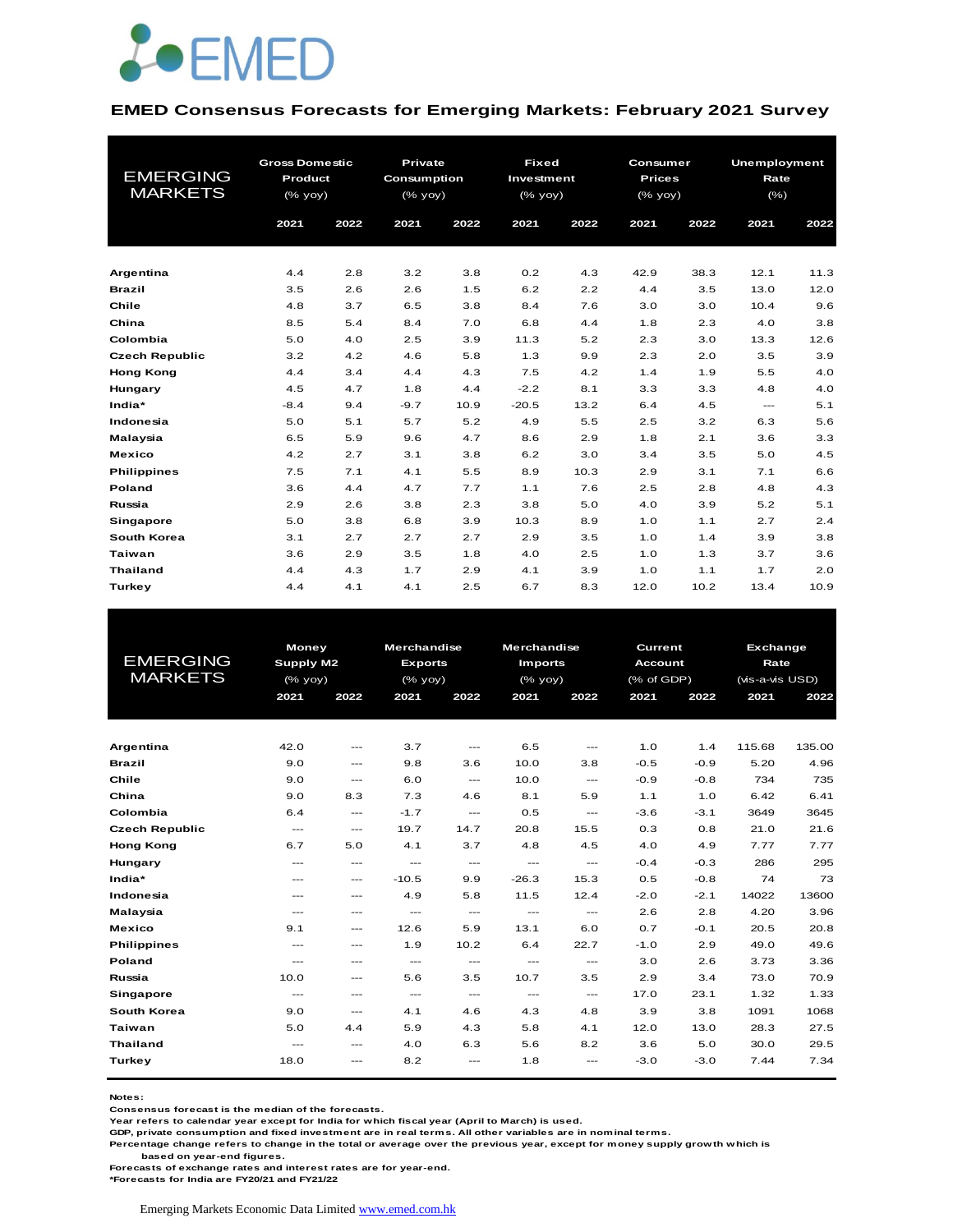#### **EMED Consensus Forecasts for the United States: February 2021 Survey**

| UNITED STATES                       | <b>Gross Domestic</b><br>Product<br>(% yoy) |      | <b>Consumer</b><br><b>Prices</b><br>(% yoy) |      | <b>UNITED STATES</b>          | <b>Gross Domestic</b><br>Product<br>(% yoy) |      | <b>Consumer</b><br><b>Prices</b><br>(% yoy) |      |
|-------------------------------------|---------------------------------------------|------|---------------------------------------------|------|-------------------------------|---------------------------------------------|------|---------------------------------------------|------|
|                                     | 2021                                        | 2022 | 2021                                        | 2022 |                               | 2021                                        | 2022 | 2021                                        | 2022 |
|                                     |                                             |      |                                             |      |                               |                                             |      |                                             |      |
| <b>ABN AMRO</b>                     | 5.8                                         | 4.1  | 2.0                                         | 2.0  | <b>NAR</b>                    | 4.0                                         | 3.5  | 2.3                                         | 2.8  |
| <b>Action Economics</b>             | 4.8                                         | ---  | 2.5                                         | ---  | National Bank of Canada       | 5.2                                         | 4.3  | 2.4                                         | 2.4  |
| <b>Bank Julius Baer</b>             | 6.4                                         | ---  | 2.4                                         | ---  | <b>NIESR</b>                  | 3.6                                         | 3.1  | 2.0                                         | 1.9  |
| <b>BayernLB</b>                     | 5.0                                         | 2.7  | 2.0                                         | 2.1  | <b>Northern Trust</b>         | 6.2                                         | 2.6  | 2.1                                         | 1.9  |
| <b>Berenberg Capital Markets</b>    | 6.5                                         | 4.5  | 2.4                                         | 2.6  | <b>PNC</b>                    | 3.4                                         | 3.2  | 1.6                                         | 1.7  |
| <b>BMO Capital Markets</b>          | 6.0                                         | 4.0  | 2.4                                         | 2.3  | Prometeia                     | 3.7                                         | 2.6  | 1.8                                         | 2.2  |
| <b>Capital Economics</b>            | 6.5                                         | 4.0  | 2.5                                         | 2.3  | Royal Bank of Canada          | 4.6                                         | 3.0  | 2.3                                         | 2.1  |
| <b>CIBC World Markets</b>           | 4.1                                         | 3.6  | 2.3                                         | 2.3  | <b>RWI</b>                    | 4.1                                         | 2.9  | 1.9                                         | ---  |
| <b>Comerica Bank</b>                | 5.0                                         | 5.0  | 3.2                                         | 2.5  | <b>Schroders</b>              | 3.8                                         | ---  | 1.6                                         | ---  |
| Commerzbank                         | 5.0                                         | 4.0  | 2.0                                         | 2.0  | <b>Scotia Capital</b>         | 5.8                                         | 4.3  | 1.9                                         | 2.5  |
| <b>Credit Suisse</b>                | 5.7                                         | 3.5  | 2.2                                         | 2.1  | <b>Societe Generale</b>       | 3.9                                         | 2.6  | 1.8                                         | 1.9  |
| Daiwa Institute of Research         | 3.6                                         | 3.3  | 1.7                                         | ---  | <b>Standard &amp; Poor's</b>  | 4.2                                         | 3.0  | 1.9                                         | 1.8  |
| Danske Bank                         | 3.3                                         | 3.8  | 1.6                                         | 1.6  | <b>TD Economics</b>           | 5.7                                         | 4.0  | 2.3                                         | ---  |
| Deka Bank                           | 6.2                                         | 2.7  | 2.1                                         | 2.5  | University of Michigan - RSQE | 4.8                                         | 3.9  | 2.3                                         | 2.1  |
| Desjardins                          | 5.9                                         | 3.9  | 2.0                                         | 2.2  | <b>UOB</b>                    | 2.8                                         | ---  | 1.2                                         | ---  |
| <b>DZ Bank</b>                      | 6.0                                         | 4.4  | 2.6                                         | 2.0  | <b>Wells Fargo</b>            | 5.3                                         | 5.1  | 2.6                                         | 2.4  |
| Erste Group Bank AG                 | 5.1                                         | 3.0  | 1.8                                         | 1.7  |                               |                                             |      |                                             |      |
| <b>Fannie Mae</b>                   | 6.1                                         | 4.3  | 2.2                                         | 2.5  |                               |                                             |      |                                             |      |
| <b>First Trust Advisors</b>         | 5.5                                         | 3.0  | 2.5                                         | 3.1  | <b>CONSENSUS</b>              |                                             |      |                                             |      |
| <b>IFO Munich Institute</b>         | 4.1                                         | ---  | 1.4                                         | ---  | Median                        | 5.0                                         | 3.5  | 2.1                                         | 2.2  |
| Intesa Sanpaolo                     | 2.9                                         | ---  | 1.9                                         | ---  | Mean                          | 4.9                                         | 3.6  | 2.1                                         | 2.2  |
| <b>Kiel Institute</b>               | 3.7                                         | 3.5  | 2.2                                         | 2.1  | High                          | 6.5                                         | 5.2  | 3.2                                         | 3.1  |
| <b>Moody's Analytics</b>            | 4.9                                         | 5.2  | 2.1                                         | 2.6  | Low                           | 2.8                                         | 2.6  | 1.2                                         | 1.6  |
| <b>Mortgage Bankers Association</b> | 5.9                                         | 2.8  | 2.4                                         | 2.1  | <b>Standard Deviation</b>     | 1.1                                         | 0.8  | 0.4                                         | 0.3  |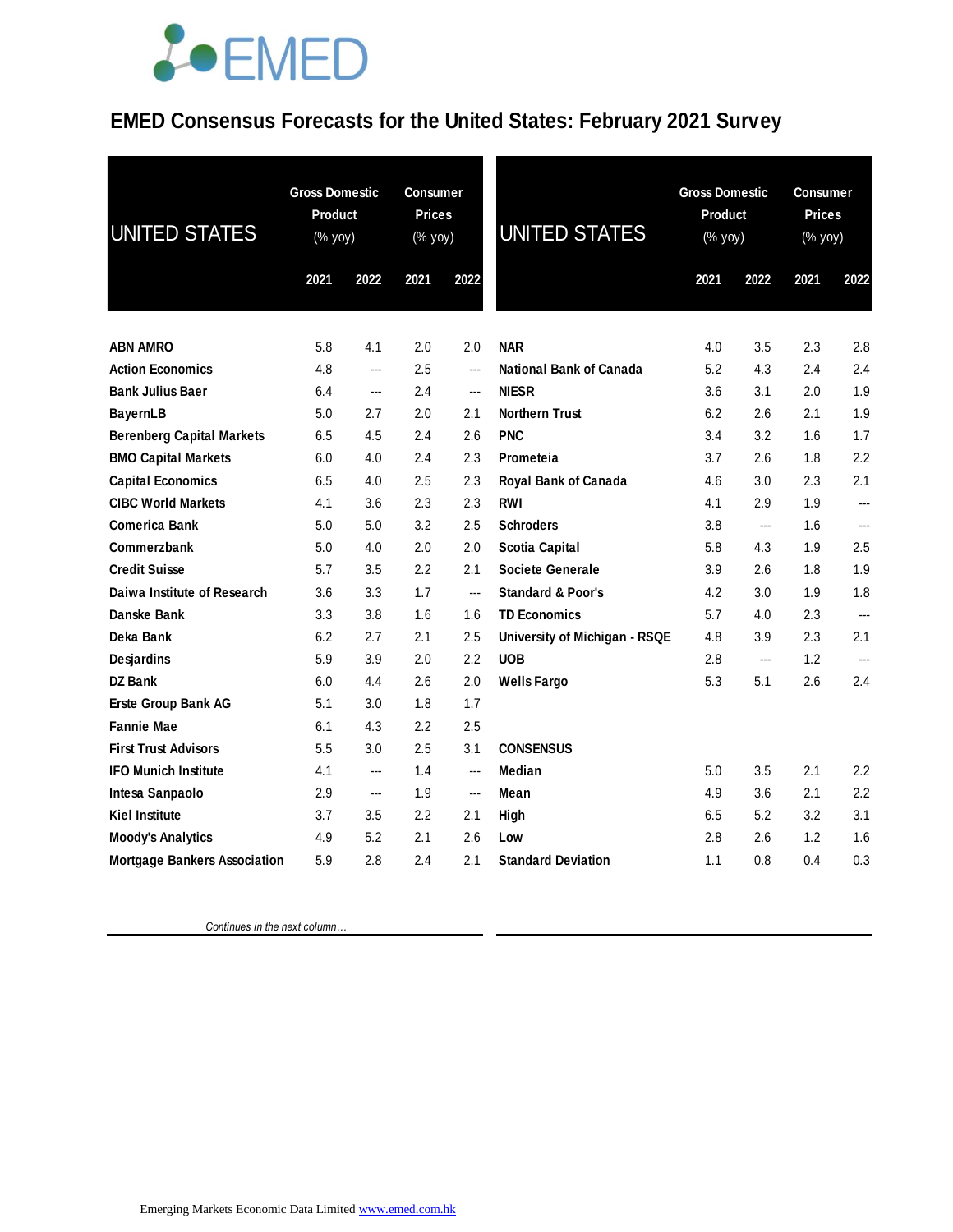### **EMED Consensus Forecasts for the Euro Area: February 2021 Survey**

| <b>EURO AREA</b>                 |      | <b>Gross Domestic</b><br>Product<br>(% yoy) |      | <b>Consumer</b><br><b>Prices</b><br>(% yoy) | <b>EURO AREA</b>             | <b>Gross Domestic</b><br><b>Product</b><br>(% yoy) |                          | <b>Consumer</b><br><b>Prices</b><br>$(% \mathsf{Y}\cup \mathsf{Y})$ (% $\mathsf{Y}\cup \mathsf{Y}$ ) |                |
|----------------------------------|------|---------------------------------------------|------|---------------------------------------------|------------------------------|----------------------------------------------------|--------------------------|------------------------------------------------------------------------------------------------------|----------------|
|                                  | 2021 | 2022                                        | 2021 | 2022                                        |                              | 2021                                               | 2022                     | 2021                                                                                                 | 2022           |
| <b>ABN AMRO</b>                  | 2.7  | 5.4                                         | 1.1  | 0.5                                         | Prometeia                    | 3.9                                                | 3.9                      | 0.7                                                                                                  | 1.1            |
| <b>Bank Julius Baer</b>          | 4.9  | ---                                         | 1.4  | $\qquad \qquad \cdots$                      | Rabobank                     | 3.9                                                | $\overline{\phantom{a}}$ | 1.2                                                                                                  | $\overline{a}$ |
| <b>BayernLB</b>                  | 3.9  | 3.4                                         | 1.2  | 1.5                                         | Royal Bank of Canada         | 4.0                                                | 3.8                      | 0.8                                                                                                  | 1.3            |
| <b>Berenberg Capital Markets</b> | 4.1  | 4.4                                         | 1.3  | 1.4                                         | <b>RWI</b>                   | 6.1                                                | 2.6                      | 1.0                                                                                                  | 1.3            |
| <b>BMO Capital Markets</b>       | 4.5  | 4.0                                         | 0.7  | 1.0                                         | <b>Schroders</b>             | 5.0                                                | ---                      | 0.8                                                                                                  | ---            |
| <b>Capital Economics</b>         | 4.0  | 4.0                                         | 0.8  | 0.8                                         | <b>Scotia Capital</b>        | 4.2                                                | 3.9                      | 1.0                                                                                                  | 1.3            |
| Commerzbank                      | 5.0  | 5.0                                         | 0.9  | 0.1                                         | <b>Societe Generale</b>      | 4.1                                                | 2.1                      | 0.8                                                                                                  | 1.2            |
| <b>Credit Suisse</b>             | 5.0  | 4.2                                         | 0.6  | 1.0                                         | <b>Standard &amp; Poor's</b> | 4.8                                                | 3.9                      | 1.0                                                                                                  | 1.3            |
| <b>Danske Bank</b>               | 4.9  | 3.4                                         | 1.1  | 1.1                                         | <b>TD Economics</b>          | 4.8                                                | ---                      | 0.9                                                                                                  |                |
| Deka Bank                        | 4.5  | 3.6                                         | 1.5  | 1.1                                         | <b>UOB</b>                   | 5.2                                                | $\hspace{0.05cm} \ldots$ | 0.9                                                                                                  | ---            |
| DZ Bank                          | 3.7  | 4.9                                         | 1.6  | 1.3                                         | <b>Wells Fargo</b>           | 4.2                                                | 3.5                      | 0.8                                                                                                  | 1.2            |
| Erste Group Bank AG              | 4.0  | 2.5                                         | 1.0  | 1.2                                         |                              |                                                    |                          |                                                                                                      |                |
| <b>ETLA</b>                      | 4.5  | ---                                         | 1.5  | $\qquad \qquad \cdots$                      |                              |                                                    |                          |                                                                                                      |                |
| <b>IFO Munich Institute</b>      | 5.1  | ---                                         | 1.0  | $\overline{\phantom{a}}$                    | <b>CONSENSUS</b>             |                                                    |                          |                                                                                                      |                |
| Intesa Sanpaolo                  | 5.9  | ---                                         | 1.1  | $\qquad \qquad \cdots$                      | <b>Median</b>                | 4.5                                                | 3.9                      | 1.0                                                                                                  | 1.2            |
| <b>Kiel Institute</b>            | 4.9  | 4.0                                         | 1.7  | 1.4                                         | Mean                         | 4.5                                                | 3.7                      | 1.1                                                                                                  | 1.1            |
| <b>Moody's Analytics</b>         | 4.1  | 3.8                                         | 0.8  | 1.2                                         | High                         | 6.1                                                | 5.4                      | 1.7                                                                                                  | 1.5            |
| <b>NIESR</b>                     | 3.5  | 2.8                                         | 0.9  | 1.2                                         | Low                          | 2.7                                                | 2.1                      | 0.6                                                                                                  | 0.1            |
| <b>Northern Trust</b>            | 4.7  | 2.6                                         | 1.6  | 1.3                                         | <b>Standard Deviation</b>    | 0.7                                                | 0.8                      | 0.3                                                                                                  | 0.3            |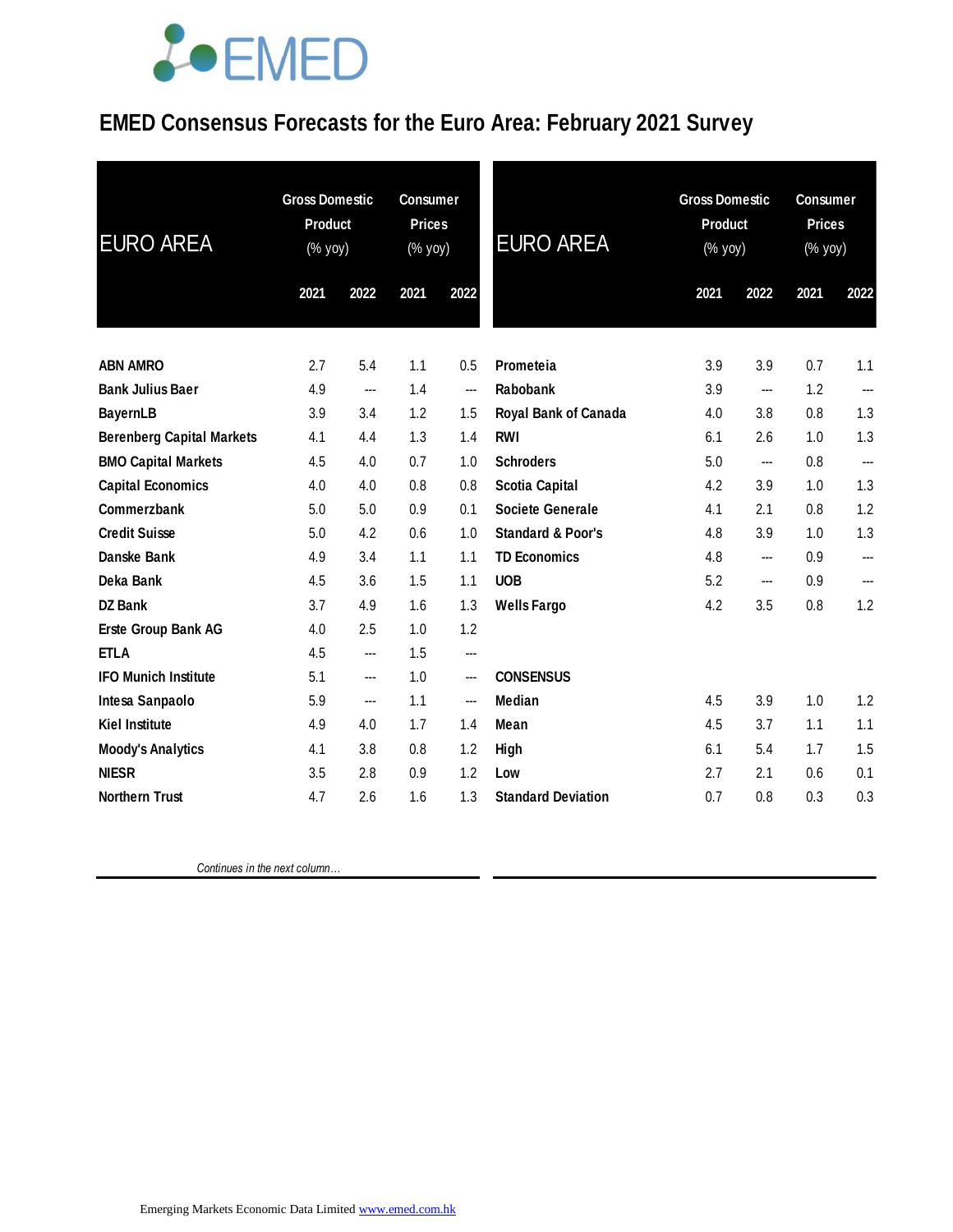### **EMED Consensus Forecasts for Japan: February 2021 Survey**

| <b>JAPAN</b>                     | <b>Gross Domestic</b><br><b>Product</b><br>(% yoy) |      | <b>Consumer</b><br><b>Prices</b><br>$(\%$ yoy) |                          | <b>JAPAN</b>              | <b>Gross Domestic</b><br><b>Product</b><br>$(% \mathsf{A}\rightarrow \mathsf{A})$ (% yoy) |      | <b>Consumer</b><br><b>Prices</b><br>(% yoy) |      |
|----------------------------------|----------------------------------------------------|------|------------------------------------------------|--------------------------|---------------------------|-------------------------------------------------------------------------------------------|------|---------------------------------------------|------|
|                                  | 2021                                               | 2022 | 2021                                           | 2022                     |                           | 2021                                                                                      | 2022 | 2021                                        | 2022 |
| <b>ABN AMRO</b>                  | 2.6                                                | 1.7  | 0.5                                            | 0.6                      | <b>Northern Trust</b>     | 2.6                                                                                       | 1.4  | 0.1                                         | 0.3  |
| <b>Bank Julius Baer</b>          | 3.0                                                | ---  | $-0.2$                                         | $\sim$                   | Prometeia                 | 4.0                                                                                       | 1.1  | 0.4                                         | 0.6  |
| <b>BayernLB</b>                  | 2.5                                                | 1.3  | 0.6                                            | 1.4                      | Rabobank                  | 2.5                                                                                       | ---  | 0.2                                         | ---  |
| <b>Berenberg Capital Markets</b> | 3.4                                                | 1.9  | 0.0                                            | 0.6                      | <b>RWI</b>                | 3.8                                                                                       | ---  | 0.4                                         | ---  |
| <b>BMO Capital Markets</b>       | 3.5                                                | 2.0  | $-0.3$                                         | 0.5                      | <b>Schroders</b>          | 2.9                                                                                       | ---  | $-0.2$                                      | ---  |
| <b>Capital Economics</b>         | 3.7                                                | 2.3  | $-0.1$                                         | 0.2                      | <b>Scotia Capital</b>     | 3.0                                                                                       | 1.0  | 0.5                                         | 1.0  |
| Commerzbank                      | 3.5                                                | 2.0  | 0.1                                            | 0.5                      | <b>Societe Generale</b>   | 2.8                                                                                       | 2.9  | 0.0                                         | 1.2  |
| <b>Credit Suisse</b>             | 1.7                                                | 1.9  | 0.1                                            | 0.3                      | <b>TD Economics</b>       | 2.4                                                                                       | ---  | 0.2                                         | ---  |
| Daiwa Institute of Research      | 3.5                                                | 2.0  | 0.0                                            | 0.2                      | <b>UOB</b>                | 2.8                                                                                       | ---  | 1.1                                         | ---  |
| <b>Danske Bank</b>               | 2.7                                                | 2.5  | 0.3                                            | 0.6                      | <b>Wells Fargo</b>        | 2.7                                                                                       | 2.2  | $-0.2$                                      | 0.6  |
| Deka Bank                        | 3.8                                                | 1.8  | $-0.4$                                         | 1.3                      |                           |                                                                                           |      |                                             |      |
| <b>DZ Bank</b>                   | 2.0                                                | 2.1  | 0.2                                            | 0.4                      |                           |                                                                                           |      |                                             |      |
| <b>IFO Munich Institute</b>      | 3.3                                                | ---  | 0.3                                            | $\overline{\phantom{a}}$ | <b>CONSENSUS</b>          |                                                                                           |      |                                             |      |
| Intesa Sanpaolo                  | 3.0                                                | ---  | 0.2                                            | ---                      | <b>Median</b>             | 2.9                                                                                       | 2.0  | 0.2                                         | 0.6  |
| <b>JCER</b>                      | 2.5                                                | 2.2  | 0.4                                            | 0.3                      | Mean                      | 2.9                                                                                       | 1.9  | 0.2                                         | 0.6  |
| <b>Kiel Institute</b>            | 3.7                                                | 2.0  | 0.5                                            | 0.8                      | High                      | 4.0                                                                                       | 2.9  | 1.1                                         | 1.4  |
| <b>Moody's Analytics</b>         | 2.3                                                | 2.9  | $-0.1$                                         | 0.8                      | Low                       | 1.7                                                                                       | 1.0  | $-0.4$                                      | 0.2  |
| <b>NIESR</b>                     | 1.9                                                | 1.5  | 0.3                                            | 0.2                      | <b>Standard Deviation</b> | 0.6                                                                                       | 0.5  | 0.3                                         | 0.4  |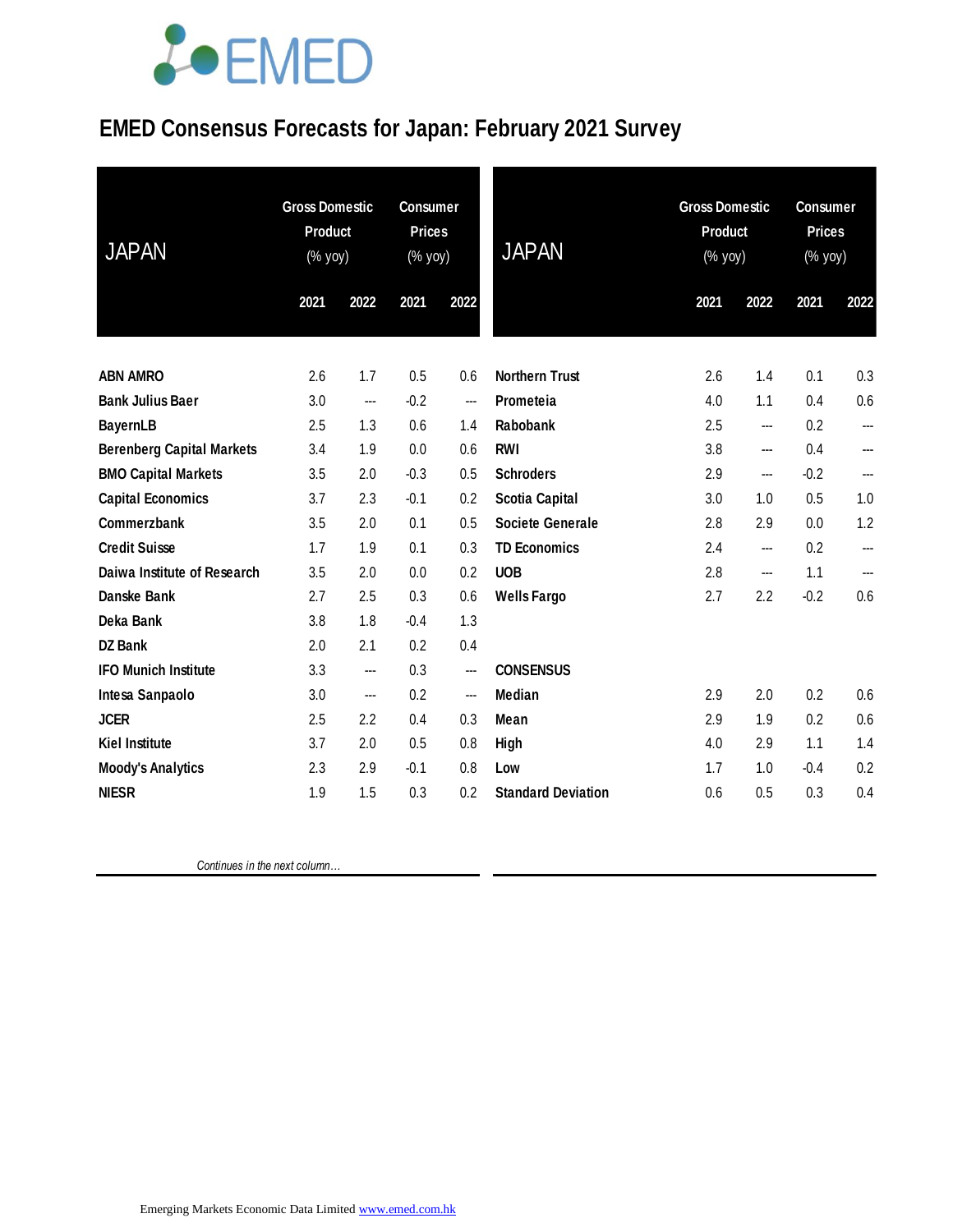### **EMED Consensus Forecasts for China: February 2021 Survey**

| <b>CHINA</b>                     | <b>Gross Domestic</b><br>Product<br>(% yoy) |      | <b>Consumer</b><br><b>Prices</b><br>(% yoy) |      | <b>CHINA</b>                 | <b>Gross Domestic</b><br>Product<br>$(\%$ yoy) |      | <b>Consumer</b><br><b>Prices</b><br>(% yoy) |      |
|----------------------------------|---------------------------------------------|------|---------------------------------------------|------|------------------------------|------------------------------------------------|------|---------------------------------------------|------|
|                                  | 2021                                        | 2022 | 2021                                        | 2022 |                              | 2021                                           | 2022 | 2021                                        | 2022 |
| <b>ABN AMRO</b>                  | 8.5                                         | 5.5  | 1.5                                         | 2.5  | <b>NIESR</b>                 | 7.8                                            | 5.3  | 1.9                                         | 2.2  |
| <b>Bank Julius Baer</b>          | 8.9                                         | ---  | 1.9                                         | ---  | <b>Northern Trust</b>        | 4.9                                            | 5.0  | 2.4                                         | 2.5  |
| <b>Bank of East Asia</b>         | 8.6                                         | 5.3  | 1.2                                         | 2.0  | Rabobank                     | 7.0                                            | ---  | 3.4                                         | ---  |
| <b>BayernLB</b>                  | 7.9                                         | 5.5  | 1.6                                         | 2.0  | <b>RWI</b>                   | 9.0                                            | ---  | 3.0                                         | ---  |
| <b>Berenberg Capital Markets</b> | 10.0                                        | 4.8  | 1.5                                         | 2.2  | <b>Schroders</b>             | 9.0                                            | ---  | 2.2                                         | ---  |
| <b>BMO Capital Markets</b>       | 8.0                                         | 6.0  | 1.6                                         | 3.0  | <b>Scotia Capital</b>        | 8.3                                            | 5.9  | 2.0                                         | 2.6  |
| <b>Capital Economics</b>         | 10.0                                        | 4.5  | 1.5                                         | 1.5  | <b>Societe Generale</b>      | 8.5                                            | 5.0  | 0.6                                         | 1.7  |
| Commerzbank                      | 8.0                                         | 5.0  | 1.4                                         | 2.3  | <b>Standard &amp; Poor's</b> | 7.0                                            | 5.0  | 1.7                                         | ---  |
| <b>Credit Suisse</b>             | 7.1                                         | 5.2  | 1.1                                         | 1.7  | <b>UOB</b>                   | 8.2                                            | ---  | 3.0                                         |      |
| Daiwa Institute of Research      | 7.5                                         | 5.5  | 1.8                                         | 2.5  | <b>Wells Fargo</b>           | 9.3                                            | 5.7  | 2.0                                         | 2.3  |
| <b>Danske Bank</b>               | 9.2                                         | 5.5  | 2.0                                         | 2.5  |                              |                                                |      |                                             |      |
| Deka Bank                        | 9.6                                         | 5.2  | 1.3                                         | 2.5  |                              |                                                |      |                                             |      |
| <b>DZ Bank</b>                   | 8.8                                         | 5.4  | 1.8                                         | 2.5  | <b>CONSENSUS</b>             |                                                |      |                                             |      |
| <b>IFO Munich Institute</b>      | 9.7                                         | ---  | 2.2                                         | ---  | Median                       | 8.5                                            | 5.5  | 1.8                                         | 2.3  |
| Intesa Sanpaolo                  | 7.8                                         | 5.7  | 1.6                                         | 2.2  | Mean                         | 8.4                                            | 5.4  | 1.8                                         | 2.3  |
| JP Morgan                        | 9.2                                         | 5.5  | 0.9                                         | 2.4  | High                         | 10.0                                           | 6.0  | 3.4                                         | 3.4  |
| <b>Kiel Institute</b>            | 9.2                                         | 5.9  | 2.0                                         | 2.3  | Low                          | 4.9                                            | 4.5  | 0.6                                         | 1.5  |
| <b>Moody's Analytics</b>         | 8.2                                         | 5.8  | 1.1                                         | 3.4  | <b>Standard Deviation</b>    | 1.1                                            | 0.4  | 0.6                                         | 0.4  |